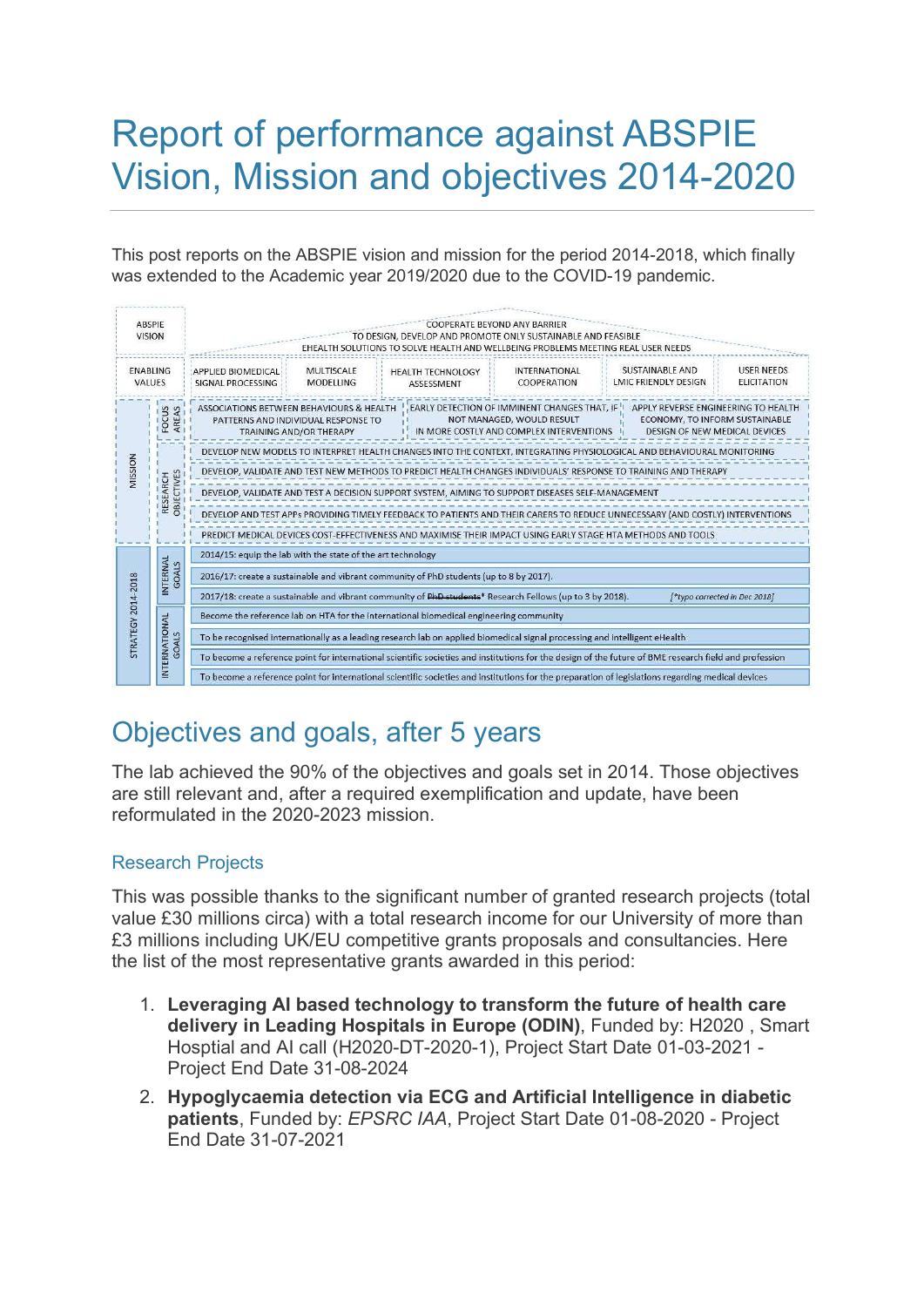- 3. Covid-19 pandemic Social and Healthcare dynamic impact in Benin, Funded by: Warwick Global Research Priority on Health and Technology, Project Start Date 01-05-2020 - Project End Date 31-12-2020
- 4. Nocturnal Hypoglycaemia detection via ECG and Artificial Intelligence in diabetic patients, Funded by: Wellcome Trust Translational Partnership, Project Start Date 01-06-2018 - Project End Date 31-03-2022
- 5. GATEKEEPER: Smart living homes whole interventions demonstrator for people at health and social risks, Funded by: Horizon2020, Project Start Date 01-10-2019 - Project End Date 31-03-2023 Link
- 6. EPSRC Cyclops Grand Challenge Workshop, Funded by: EPSRC, Project Start Date 01-05-2018 - Project End Date 31-07-2019
- 7. Supporting the harmonisation of regulations on medical devices and medical locations among Sub-Saharan African Regions and Europe, Funded by: CGRF, Project Start Date 03-09-2018 - Project End Date 31-03- 2020
- 8. Health Technology Assessment of Medical Devices in low and middle income countries, Funded by: EPSRC IAA, Project Start Date 01-03-2017 - Project End Date 31-03-2020
- 9. European network for innovative uses of EMFs in biomedical applications (EMF-MED) Action BM1309 Funded by: European Cooperation in Science and Technology (COST), Project Start Date 15-11-2013 - Project End Date 14-11-2017
- 10. Sleep quality, Centre-of-Pressure sway and standing hypotension to estimate the risk of falling and predict accidental falls, Funded by: Royal Society, Project Start Date 10-03-2015 - Project End Date 09-03-2016

#### Scientific papers

During this period, the lab was also extremely prolific in publishing more than 40 scientific research papers on top journals, with 10 more currently under revision. The full list is available at the PI Scholar account: link.

#### Impact

The lab became a reference for the international community of biomedical engineering and medical device. Further details can be read here

#### Internal goals

#### 2014/15: equip the lab with the state of the art technology

The lab is now equipped with the state of the art technology for acquiring, processing and assessing the majority of biomedical signals for continuous long-time acquisitions (i.e., 24h for 2 weeks) also in real-life.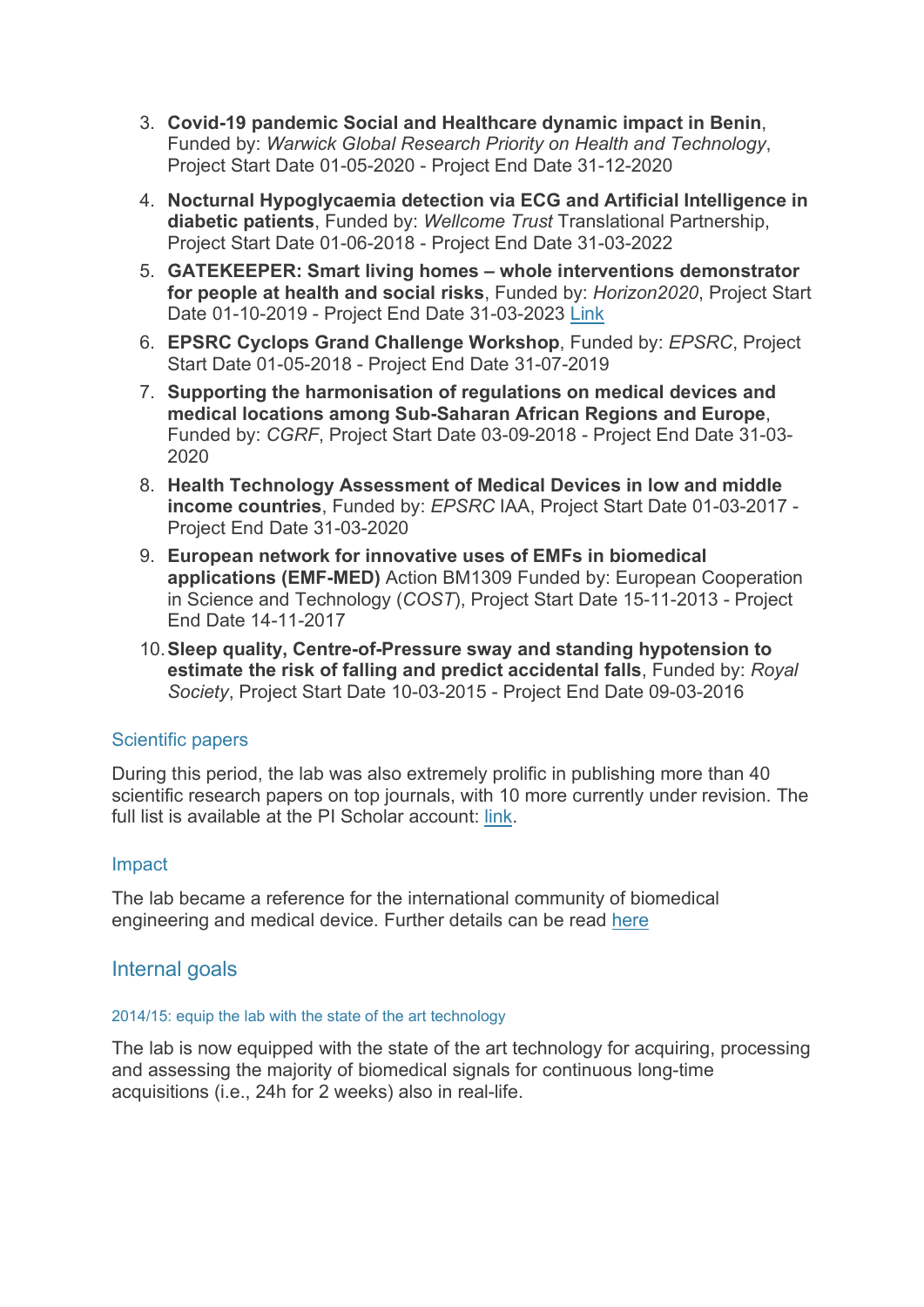

- Biopotential (ECG, EEG, EOC, EMG...)
- Body temperature and skin resistance/conductance
- Actigraphy
- Breathing rate
- Blood pressure, SpO2, plethysmography
- Complex combinations of the above (e.g., polysomnog

Moreover, the lab is equipped the state of the art equipment for testing the majority of medical devices against the main international standards



- Electric Safety analyzer
- Defibrillators analyzer
- Electrobistury analyzer
- Infusion pumps analyzer
- Gas flow analyzers
- Patient Simulators

2016/17: create a sustainable and vibrant community of PhD students (up to 8 by 2017)

The lab has been successful in attracting brilliant PhD students. Since 2014, the lab been host for 10 PhD students, 3 of which completing their PhD in the past years:

- Dr Rossana Castaldo (2014-2018)
- Dr Luis Montesinos Silva (2015-2019)
- Dr Mihaela Porumb (2016-2020)
- Mr Tim Wan (2016-2021)
- **Mr Carlo Federici (2017-2021)**
- **Mr Davide Piaggio (2017-2021)**
- Mrs Busola Oronti (2018-2022)
- Miss Martina Andellini (2018-2022)
- **Miss Katy Stokes (2020-2024)**
- Miss Hardip Boparai (2020-2026)

#### 2017/18: create a sustainable and vibrant community of Research Fellows (up to 3 by 2018).

The project listed above, have supported the creation a vibrant community of Research Fellow and Senior Research Fellows, including: